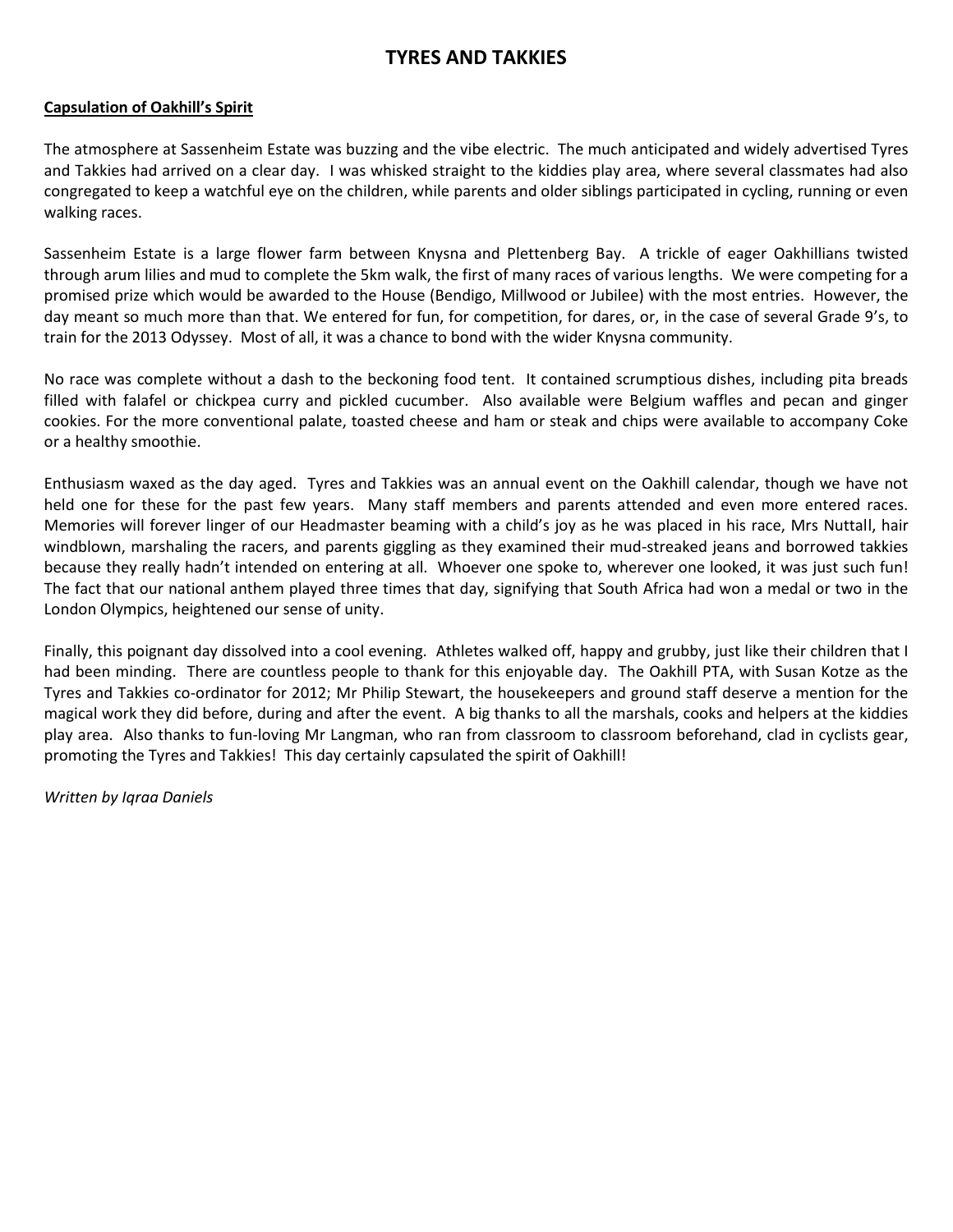## **How far will you go? A Tyres and Takkies review**

How far would you run for charity? Quite far, when it comes to Oakhill School! There was an amazing turn-out on Saturday, the fourth August at nine am. Hundreds of people were there - pupils, parents and teachers alike, all volunteering valuable time for the benefit of others. Everyone was ready to either take a nice, long walk, a brisk jog or an exhilarating cycle in a wonderful forested area, namely Sassenheim Estate, in the vicinity of Harkerville. There were a series of events to choose from, be it a nice stroll with children, a quick 5km jog, or (if you were feeling up to it) a four lap course of 5km a lap! It's amazing that everyone did something, even if you just sat out to cheer your team on! The course itself led through a variety of terrains, from a gorgeous country field to clambering over rocks and log-bridges in a dense, beautiful forest.

Most of the events started up pretty early in the day, to make the most of the cool weather. People lined up in their respective groups and after a short introduction from Mr Pryke, we were off! You could bring your dogs along, and simply walk if you wanted to, so there was no pressure to hurry up. It was an enjoyable walk, although many takkies were pretty soon covered in mud! After reaching the halfway-station where you were offered a much appreciated respite of water and orange quarters, two log bridges had to be crossed and a couple more muddy areas had to be traversed. Eventually, the finish line came into sight, where everyone was cheering you on! A high-five was given as you crossed the line. Now how about another lap? If you wanted to, you could, but I was tuckered out!

Many thanks to all the Oakhillians who made this wonderful event possible, for getting people out of bed and into the forest, and for making a madly fantastic splash of a day, where all could have fun, whether it were Dad having a beer after his cycle and watching the" footie", or Mom enjoying a massage and then strolling around to admire the many craft items on sale, and of course the little ones, having fun in the supervised play area. This definitely was an event for all!

*Reporter: Danielle Laure-Smith*